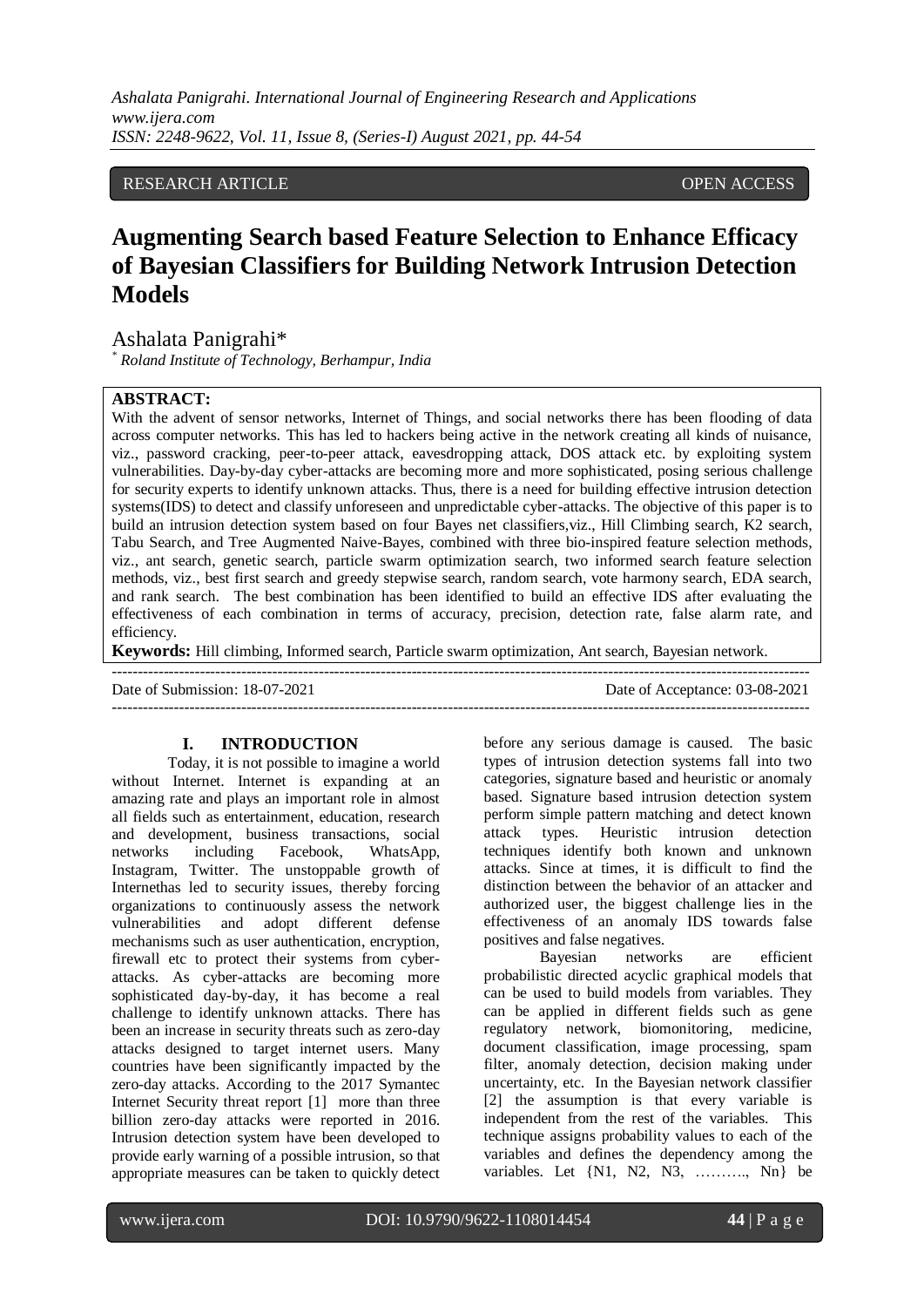variables which can be represented as nodes. If one variable has dependency on another variable, then an arc is drawn from one variable to another which represent direct correlation between the variables. Bayesian networks are popular methods for modeling uncertain and complex domains which can be used to build a robust and mathematically coherent framework for analysis. The main aim of this paper is to experimentally verify the impact of different search based feature selection methods on Bayesian classifier. In this paper we propose to develop an adaptive network intrusion detection system using a Bayesian network to detect unknown intrusion attempts ensuring low false alarms. While learning Bayesian networks from dataset, variables have been used to represent dataset features.

The rest of the paper is organized as follows: The related works done by other authors briefly represented in Section 2. Section 3 describes different techniques based on Bayesian classification. Section 4 presents proposed model adopted in this study. Section 5 divided into three subsections. Section 5.1 describes NSL-KDD dataset on which the experiments are conducted, Section 5.2 briefly describe different search based feature selection methods, Section 5.3 briefly describes confusion matrix. Section 6 describes the conducted experiments and summarises the results of the proposed model. Section 7 makes some concluding results and proposes for future research.

# **II. RELATED WORK**

Feature selection is one of the prior requirements to deal with huge data sets in order to select only those features which are useful for further processing. Several techniques have been proposed for feature selection in order to find the minimum set of features in a dataset. An efficient and effective model has been developed using feature selection methods and C4.5 classification techniques [3]. Four different feature selection techniques namely, relief-F, correlation, info gain, and symmetrical uncertainty have been applied on NSL-KDD dataset to select important features. Experimental results show that C4.5 with info gain feature selection gives highest accuracy of 99.68% with 17 features.

A hybrid intrusion detection mechanism has been proposed based on binary particle swarm optimization (PSO) and random forest (RF) technique called PSO-RF [ 4]. Binary PSO is used to select most important features from the NSL-KDD dataset and RF is used as a classifier. Experimental results show that the average IDR and average FPR values are much better as compared to other techniques used.

A new learning technique has been proposed for developing a novel intrusion detection system using modified k-means algorithm [ 5]. KDD CUP 99 dataset is used to analyze the performance of the proposed model. Results show that high efficiency is achieved in attack detection and accuracy which is 95.75%.

An adaptive and robust intrusion detection system has been proposed using Hypergraph based Genetic Algorithm (HG-GA) for parameter setting and support vector machine for feature selection [ 6] . For performance analysis NSL-KDD dataset is used under two conditions: by taking all the features and by considering only relevant features obtained from HG-GA. Experimental results show the prominence of HG-GA SVM over the existing techniques in terms of classifier accuracy, detection rate, false alarm rate, and runtime analysis.

An effective intrusion detection has been proposed [7] based on support vector machine with augmented features. On experimenting with NSL-KDD dataset, the results show better performance in terms of detection rate, accuracy, and low false alarm rate.

# **III. METHODOLOGY**

Here, we discuss various Bayesian network based techniques which we have used as classifiers. 3.1. Hill Climbing Search

Hill climbing search [ 8 ] begins with an initial network, i.e., an empty network or a randomly generated structure and repeatedly apply single edge operations, including addition, deletion, and reversal until a locally optimal network is found. The search

is not restricted by an order on the variables.

# **Hill Climbing Search Algorithm**

 $\cdot$  0

Given, Data set D, Initial network  $X_0$ 

$$
y = 0
$$
  
\n
$$
X_{best} \leftarrow X_0
$$
  
\nwhile stopping criteria not met  
\n{  
\nfor each possible operator  
\napplication, b  
\n{  
\n
$$
X_{new} \leftarrow apply(b, X_j)
$$
  
\nif score  $(X_{new}) >$ score $(X_{best})$   
\n
$$
X_{best} \leftarrow X_{new}
$$
  
\n}  
\n
$$
+j
$$
  
\n
$$
X_j \leftarrow X_{best}
$$

ap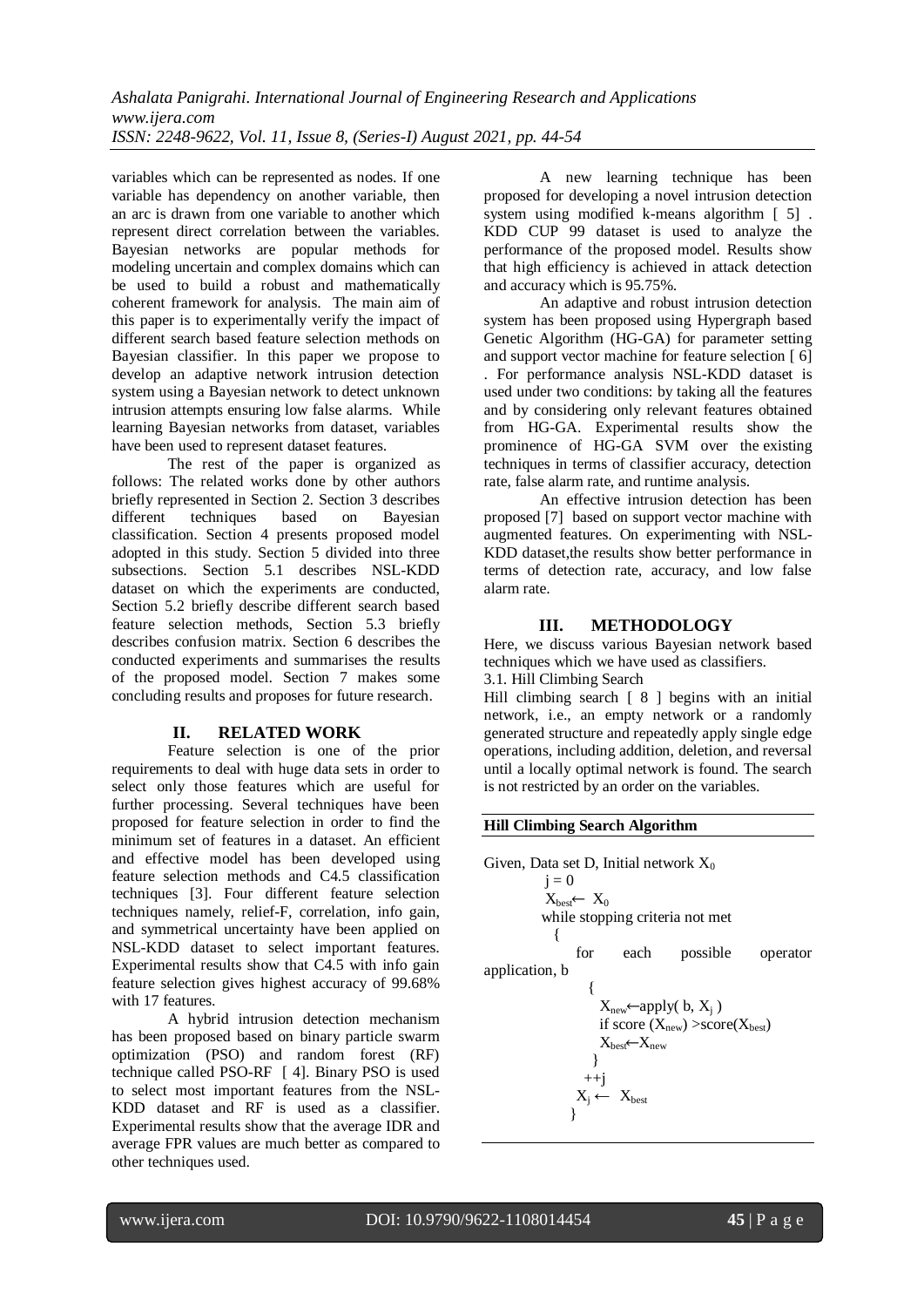#### 3.2. K2 Search Algorithm

The K2 search Algorithm [ 9 ] is a greedy search algorithm that learns the network structure of the Bayesian network from the data presented to it. It attempts to select the network structure that maximizes the networks posterior probability given the experimental data. The K2 algorithm reduces this computational complexity by requiring a prior ordering of nodes as an input, from which the network structure can be constructed. The ordering is such that if node  $Y_i$  comes prior to node  $Y_j$  in the ordering, then node  $Y_i$  cannot be a parent of node Yi . In other words, the potential parent set of node  $Y_i$  can include only those nodes that precede it in the input ordering.

#### 3.3. Tabu Search

Tabu Search is a meta-heuristic strategy that is able to guide traditional local search methods to escape the trap of local optimality with the assistance of adaptive memory [10]. Tabu Search's adaptive memory feature allows the implementation of procedure that are capable of searching the solution space more effectively.

#### **Tabu Search Algorithm**

Step 1: Select an initial solution  $y \in Y$ , and let  $y^* = y$ and  $y_0 = y$ ,

Set iteration counter  $m = 0$  and Tabu list TL =  $\emptyset$ . Step 2: If  $S - TL = \emptyset$ , then go to Step 4;

else m = m + 1 and select  $s_m \in S - TL$  such that  $s_m(y_m - 1) = OPTIMUM(s(y_m - 1))$ :  $s_m \in S$  – TL )

Step 3: Let  $y_m = s_m(y_m - 1)$ . If  $c(y_m) < c(y^*)$ 

where  $y^*$  denotes the best solution currently found, Let  $y^* = y_m$ .

Step 4: If a chosen number of iterations has elapsed either in total number or since  $y^*$  was last

improved or  $S - TL = \emptyset$ ; upon reaching this step from step 2, stop.

Otherwise, update TL and return to Step 2. Tabu list (TL) is given by

TL =  $\{s^{-1} : s = s_r, r > m - t, \}$  where m is the iteration index and  $s^{-1}$  is the inverse of the move s; i.e.,s<sup>-1</sup> (s(y)) = y. TL is the set of those moves that would undo one of those moves in the t most recent iterations. It is called the Tabu tenure.

#### 3.4. Tree Augmented Naive Bayesian (TAN)

In a TAN model, all the variables are connected to the class variables using direct edges. Hence, it takes into account all the variables while determining  $P(C | Y_1,...,Y_n)$ . Also each variable can be connected to another variable in the network [11] . The computational complexity of this model is very low because each variable has a maximum of two parents. Thus TAN maintains the robustness and computational complexity of the Naive Bayes model and also displays better accuracy.

The tree construction procedure consists of four steps [ 11 ] :

Step 1. Compute Ip( $Y_i$ ;  $Y_j | C$ ) between each pair of attributes  $i \neq j$ .

Step 2. Build a complete undirected graph in which the vertices are the attributes  $Y_1, ..., Y_n$ . And annotate the weight of an edge connecting  $Y_i$  to  $Y_j$ 

by  $\text{lp}(Y_i; Y_j \mid C)$ .

Step 3. Build a spanning tree of maximum weight. Step 4. The resulting undirected tree transform to directed tree by choosing a root variable randomly and setting the direction of all the edges outward from the root.

## **IV. THE PROPOSED MODEL**

The objective of the proposed model is to apply different Bayes net based classifiers to build intrusion detection system that exhibit high detection rate and low false alarm rate. The overall model is depicted in figure 1.

Step 1: Load NSL-KDD dataset with all features.

Step 2: Apply six search based feature selection methods namely, bio-inspired search based, informed search based, random search, vote harmony search, EDA search, and Rank search feature selection methods for finding relevant important features.

Step 3: Different Bayes net based classifiers are applied on selected relevant features of the dataset for testing using 10-fold cross validation.

Step 4: Evaluate the model by comparing the performance in terms of accuracy, precision, detection rate, false alarm rate and efficiency.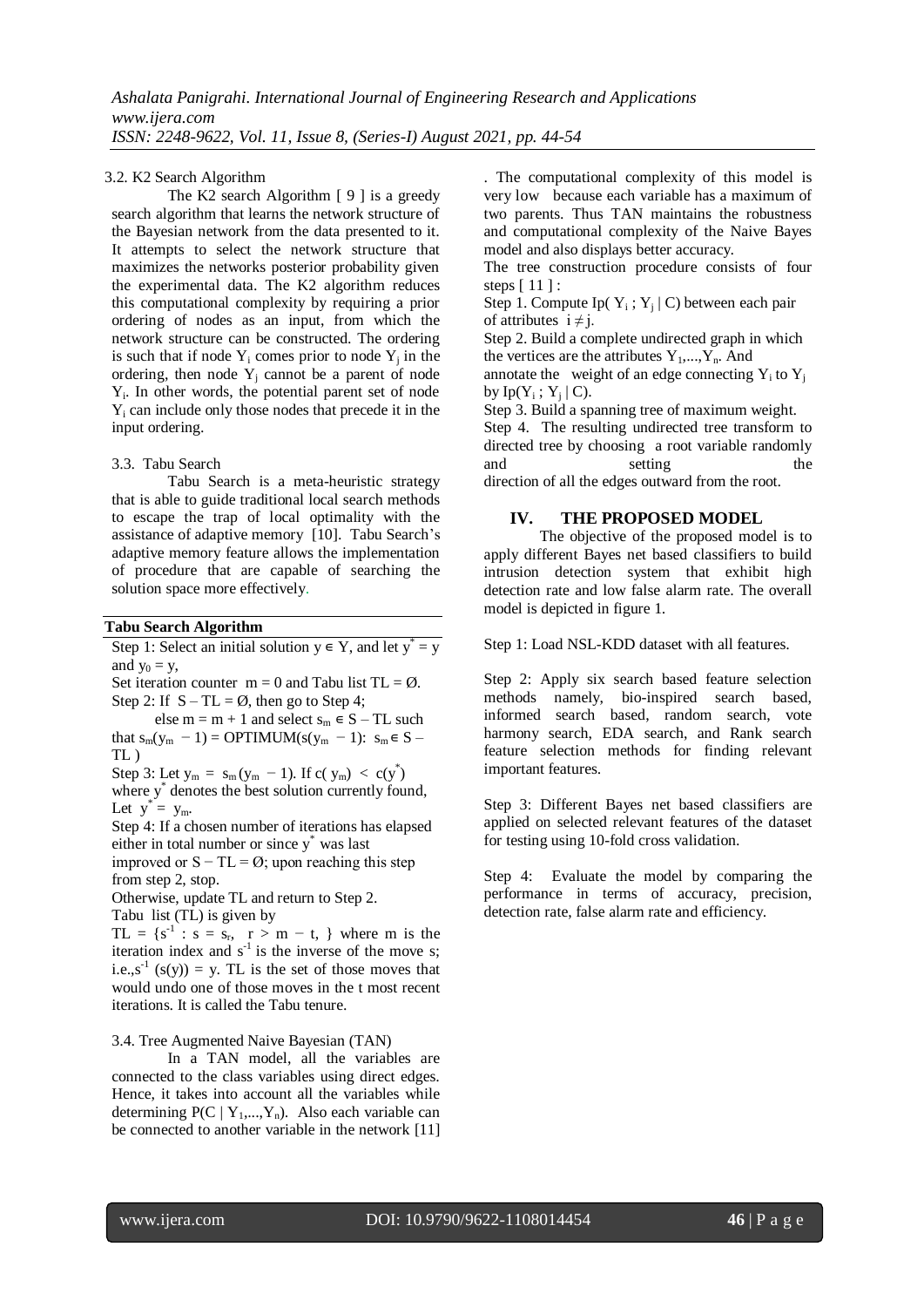

**V. EXPERIMENTAL SET UP** 5.1 . NSL-KDD Dataset

The NSL- KDD intrusion dataset is a refined version of KDD CUP 99 dataset [ 12 ] has been used for our experimentation. The data set consists of 41 feature attributes out of which 38 are numeric and 3 are symbolic. The total number of records in the data set is 125973 out of which 67343 (53.48%) are normal and 58630 (46.52%) are attacks. The attacks which fall into 24 different types, and can be classified into four attack categories namely, Denial of Service (DOS:36.45%), Remote to Local(R2L:0.78%),User to Root (U2R:  $0.04\%$ ), and Probing $(9.25\%)$  as depicted in figure 2. In DoS attacks, attacker makes some computing/memory resources too busy or too full to handle legitimate requests, or denies legitimate users access to a machine, e.g. syn flood, Neptune, Smurf, Pod and Teardrop. In Remote to Local (R2L) attack, the attacker who does not have an account on a remote machine sends packets to that machine over a network and exploits some vulnerability to illegally gain

local access as a user of that machine, e.g. guessing password, Ftp-write, Imap and Phf. In User to Root (U2R) attack, an attacker starts out with access to a normal user account on the system and is able to exploit system vulnerabilities to gain root access to the system, e.g. Buffer-overflow, Load- module, Perl and Spy. In Probing, an attacker scans a network of computers to gather information or find known vulnerabilities. An attacker with a map of machines and services that are available on a network can use this information to look for exploits, e.g., port scanning, Portsweep, IPsweep, Nmap and Satan.



Fig.2 Distribution of Records

#### 5.2 . Feature Selection

The unpredictable behavior, nonlinear character of intrusion attempts and a large number of features in the problem makes intrusion detection a difficult task. Identifying important and key features in the dataset which can help in detecting intrusions is essential. Therefore, the use of suitable feature selection methods to identify and remove irrelevant and redundant features from the dataset that do not contribute to the accuracy of a predictive model is crucial. Feature selection methods have several advantages [13] such as improving the performance of the machine learning algorithms, data understanding, gaining knowledge about the process and helping to visualize it, data reduction, limiting storage requirements, and helping in reducing processing costs. In this work three bioinspired based feature selection methods namely, ant search, genetic search, PSO search, two informed search based feature selection methods namely, best first search and greedy stepwise search, and random search method have been employed to select the important features. Bio-inspired algorithms [ 14 ] are based on the principles of the behavior or the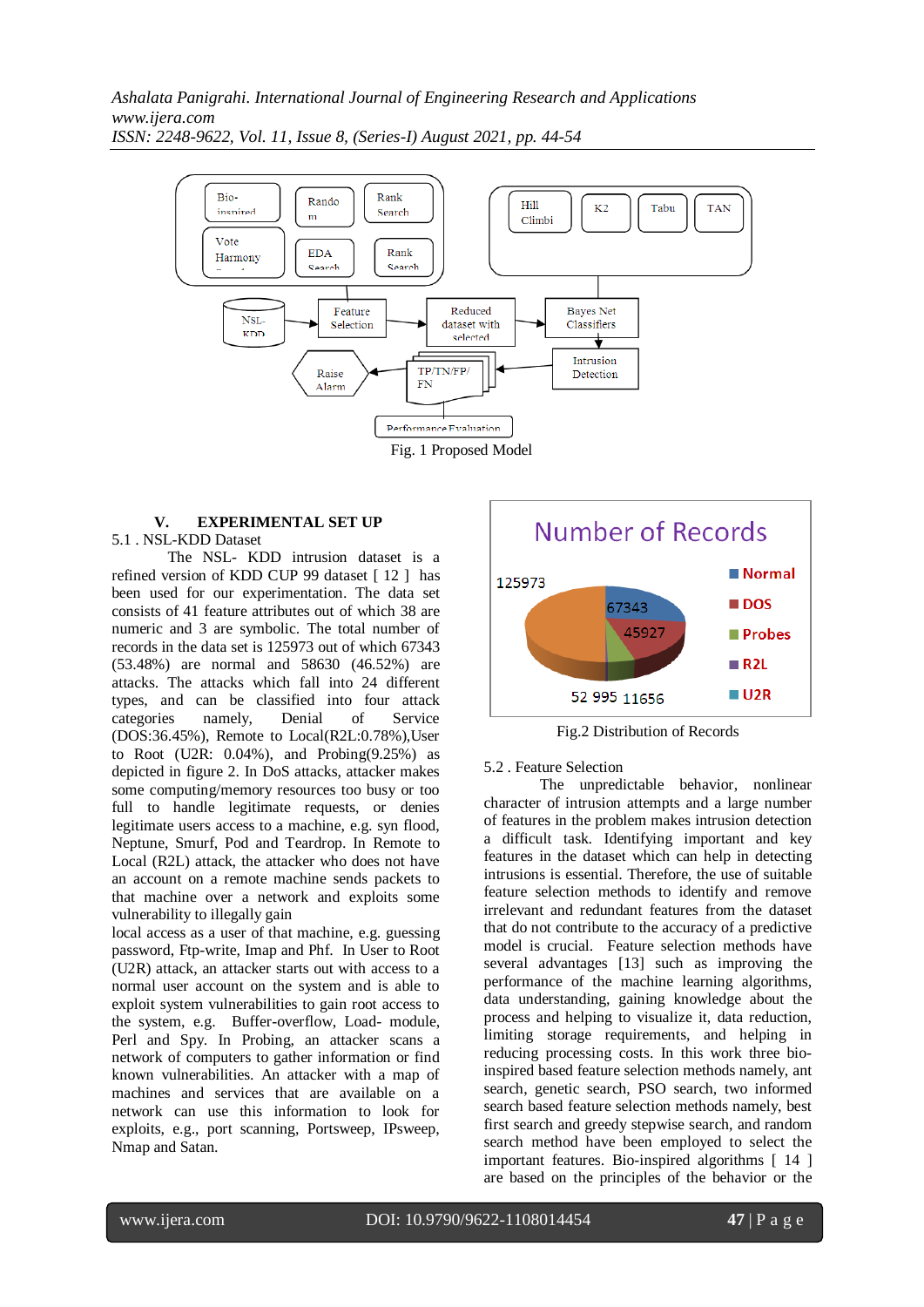phenomena in living organisms and creatures, such as gene evolution, insect swarming, bird swarming, food foraging, and the like. Bio-inspired algorithms are well known for their applicability to optimization problems. Each individual in a bioinspired algorithm represents a candidate solution to the problem, and the algorithm converges to the optimal solution (under certain assumptions) through the evolutionary interactions of the individuals in the solution space. Heuristic search [ 15] has Sequential Forward Selection (SFS) and Sequential Backward Selection (SBS). SFS starts from an empty set. Each time a feature is added to the feature subset so that the evaluation metric could be optimized. SBS starts from the universal set and delete a feature each time. Both SFS and SBS are greedy algorithms that are likely to fall into the local optimum. Heuristic search provides the direction regarding the solution. When no start state is supplied, random search starts from a random point and reports the best subset found. If a start state is supplied, then the technique searches randomly for subsets that are as good or better than the start point with the same or fewer attributes. Vote harmony search [16] performs a random search in the space of feature subsets. If no start state is supplied, the search method starts from a random point and selects the best subsets. EDA search method selects the best features from the data set using estimation of distribution algorithms. From the estimated distributed algorithm, the feature ranking set is derived. Rank search [ 17 ] feature selection method rank all features of the dataset. If a subset evaluator is specified, then a forward selection search is used to generate the rank of all features. From the rank list of features, subsets of increasing size are evaluated. Finally, the best feature subset is selected.

## 5.3 . Confusion Matrix

Intrusion detection systems mainly discriminate between two classes, attack class and normal class. The confusion matrix reports the number of False Positives (FP), False Negatives

(FN), True Positives (TP), and True Negatives (TN). True Positives (TP) is the number of attacks that are detected successfully and alarm is raised. False positives (FP) is the number of normal records wrongly detected as attacks and false alarm is raised. True Negatives (TN) is the number of normal records detected as normal and alarms are not raised. False Negative (FN) is the number of attack records detected as normal

Based on these values the following performance measurements can be made:

$$
Accuracy = \frac{TP+TN}{TN+TP+FN+FP}
$$
  

$$
Precision = \frac{TP}{TP+FP}
$$

Detection Rate or Recall =  $\frac{1}{T}$ False Alarm Rate  $=\frac{1}{T}$ 

Efficiency  $=$   $\frac{Total \, Detection \, At \, data}{Total \, Michael \, 100} \times 100$ Total Attack

Rate of Attack  $=$   $\frac{N}{A}$ Total number of attacks

## **VI. RESULT ANALYSIS**

Different combinations of four Bayes net classifiers namely, Hill Climbing search, K2 search, Tabu Search, and Tree Augmented Naive-Bayes with six categories of search based feature selection methods namely, random search, bio-inspired based search and informed based search, vote harmony search, EDA search, and rank search methods were applied on the NSL-KDD dataset. The performance of different classifiers is evaluated on the basis of rate of attack of four different types of attacks, accuracy, precision, detection rate, and false alarm rate. 10-Fold cross validation has been used for training and testing. Table 1 depicts the attack rate of four attacks namely, DOS, R2L, U2R, and probes.

| <b>Feature Selection</b> | Classifiers                | Rate of Attack in % |                  |         |         |  |  |
|--------------------------|----------------------------|---------------------|------------------|---------|---------|--|--|
| Method                   |                            | <b>DOS</b>          | R <sub>2</sub> L | U2R     | Probes  |  |  |
| Ant Search               | Bayesnet $+$ Hill Climbing | 90.4326             | 78.995           | 13.4615 | 96.594  |  |  |
|                          | Bayesnet $+$ K2            | 90.4326             | 78.995           | 13.4615 | 96.5940 |  |  |
|                          | Bayesnet + Tabu Search     | 90.4348             | 78.4925          | 7.6923  | 96.7313 |  |  |
|                          | <b>Bayesnet + TAN</b>      | 99.6756             | 75.9799          | 44.2308 | 98.7045 |  |  |
| Genetic Search           | Bayesnet $+$ Hill Climbing | 94.7482             | 94.4724          | 36.5385 | 98.4042 |  |  |
|                          | Bayesnet $+$ K2            | 94.7482             | 94.4724          | 36.5385 | 98.4042 |  |  |
|                          | Bayesnet + Tabu Search     | 94.7482             | 94.4724          | 36.5385 | 98.4042 |  |  |
|                          | <b>Bayesnet + TAN</b>      | 99.8345             | 96.0804          | 53.8461 | 98.6016 |  |  |

Table 1 Attack rate of four different attacks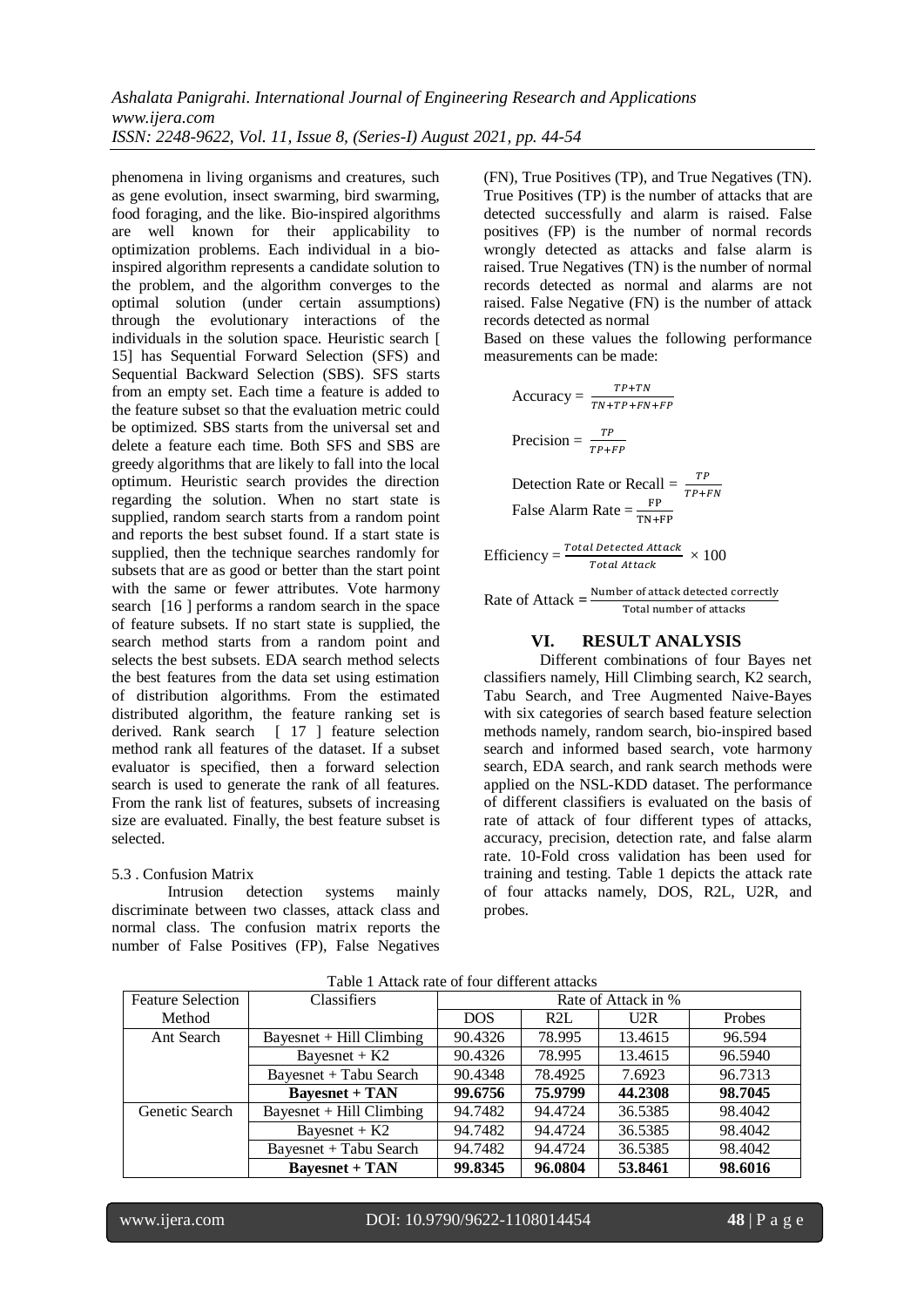*Ashalata Panigrahi. International Journal of Engineering Research and Applications www.ijera.com*

| PSO Search               | Bayesnet + Hill Climbing   | 90.2345 | 89.2462 | 3.8461  | 97.4948 |
|--------------------------|----------------------------|---------|---------|---------|---------|
|                          | Bayesnet + $K2$            | 90.2345 | 89.2462 | 3.8461  | 97.4948 |
|                          | Bayesnet + Tabu Search     | 90.2345 | 89.2462 | 3.8461  | 97.4948 |
|                          | <b>Bayesnet + TAN</b>      | 99.8171 | 94.1708 | 9.6154  | 99.0048 |
| <b>Best First Search</b> | Bayesnet $+$ Hill Climbing | 97.0453 | 95.2764 | 65.3846 | 98.4386 |
|                          | Bayesnet + $K2$            | 97.0453 | 95.2764 | 42.7515 | 98.4386 |
|                          | Bayesnet + Tabu Search     | 97.3392 | 94.3718 | 50      | 97.7865 |
|                          | <b>Bayesnet + TAN</b>      | 99.9412 | 95.7789 | 21.1538 | 98.6187 |
| <b>Greedy</b>            | Bayesnet + Hill Climbing   | 96.4901 | 94.4724 | 48.0769 | 97.9839 |
| <b>Stepwise Search</b>   | Bayesnet + $K2$            | 96.4901 | 94.4724 | 48.0769 | 97.9839 |
|                          | Bayesnet + Tabu Search     | 96.4552 | 94.3718 | 9.6154  | 97.9753 |
|                          | <b>Bayesnet + TAN</b>      | 99.9412 | 96.0808 | 23.0769 | 98.593  |
| Random Search            | Bayesnet + Hill Climbing   | 96.8319 | 93.6683 | 50      | 97.8895 |
|                          | Bayesnet + $K2$            | 96.8319 | 93.6683 | 50      | 97.8895 |
|                          | Bayesnet + Tabu Search     | 96.8319 | 93.6683 | 9.6154  | 97.8723 |
|                          | Bayesnet + TAN             | 99.5645 | 96.0804 | 15.3846 | 98.8246 |
| Vote Harmony             | Bayesnet + Hill Climbing   | 99.5819 | 93.0653 | 46.1538 | 98.0782 |
| Search                   | Bayesnet + $K2$            | 99.4883 | 93.3668 | 51.9231 | 97.8809 |
|                          | Bayesnet + Tabu Search     | 99.5819 | 93.0653 | 46.1538 | 98.0782 |
|                          | Bayesnet + TAN             | 99.8589 | 95.4774 | 59.6154 | 98.3699 |
| <b>EDA</b> Search        | Bayesnet + Hill Climbing   | 99.6473 | 92.8643 | 38.4615 | 95.5216 |
|                          | Bayesnet + $K2$            | 98.9265 | 92.8643 | 46.1538 | 96.2766 |
|                          | Bayesnet + Tabu Search     | 99.6473 | 92.8643 | 38.4615 | 95.5216 |
|                          | <b>Bayesnet + TAN</b>      | 99.6712 | 94.0703 | 48.0769 | 96.4739 |
| Rank Search              | Bayesnet + Hill Climbing   | 99.6647 | 94.3718 | 46.1538 | 97.9667 |
|                          | Bayesnet + $K2$            | 95.1357 | 94.4724 | 48.0769 | 96.9629 |
|                          | Bayesnet + Tabu Search     | 99.6647 | 94.3718 | 46.1538 | 97.9667 |
|                          | Bayesnet + TAN             | 99.8106 | 95.5779 | 55.7692 | 98.4386 |

*ISSN: 2248-9622, Vol. 11, Issue 8, (Series-I) August 2021, pp. 44-54*

In Table 1,it is observed that TAN classifier has better attack rate in comparison to other Bayes net classifiers irrespective of the feature selection techniques used.



Fig. 3 Rate of attack of different attack types

Table 2 depicts the performance of four Bayes Net techniques with random search feature selection method. The criteria are accuracy, precision, detection rate, false alarm rate, and efficiency. TAN classification demonstrates the lowest false alarm rate of **0.4395%** and highest detection rate of **99.6862%.**

Table 3 depicts the performance of four Bayes Net techniques with Bio-inspired feature selection methods. TAN classification with genetic search feature selection gives the lowest false alarm rate of **0.2792%** and highest detection rate of **99.6725%.**

|  |  | Table 2 Performance Comparison of Bayes Net Classifiers using Radom Search Feature Selection Method |  |
|--|--|-----------------------------------------------------------------------------------------------------|--|
|  |  |                                                                                                     |  |

| Feature          | Classifier                    |               | <b>Evaluation Criteria</b>                               |           |           |         |  |  |  |
|------------------|-------------------------------|---------------|----------------------------------------------------------|-----------|-----------|---------|--|--|--|
| Selection        | Techniques                    | Accuracy in   | Precision in<br>Efficiency in<br>Recall /<br>False Alarm |           |           |         |  |  |  |
| Method           |                               | $\frac{0}{0}$ | $\frac{0}{0}$                                            | Detection | Rate in % | $\%$    |  |  |  |
|                  |                               |               |                                                          | Rate in % |           |         |  |  |  |
| Random<br>Search | Bayesnet $+$<br>Hill Climbing | 98.2369       | 98.1856                                                  | 98.0232   | 1.577     | 96.9469 |  |  |  |
|                  | Bayesnet $+$                  | 98.2369       | 98.1856                                                  | 98.1856   | 1.577     | 96.9469 |  |  |  |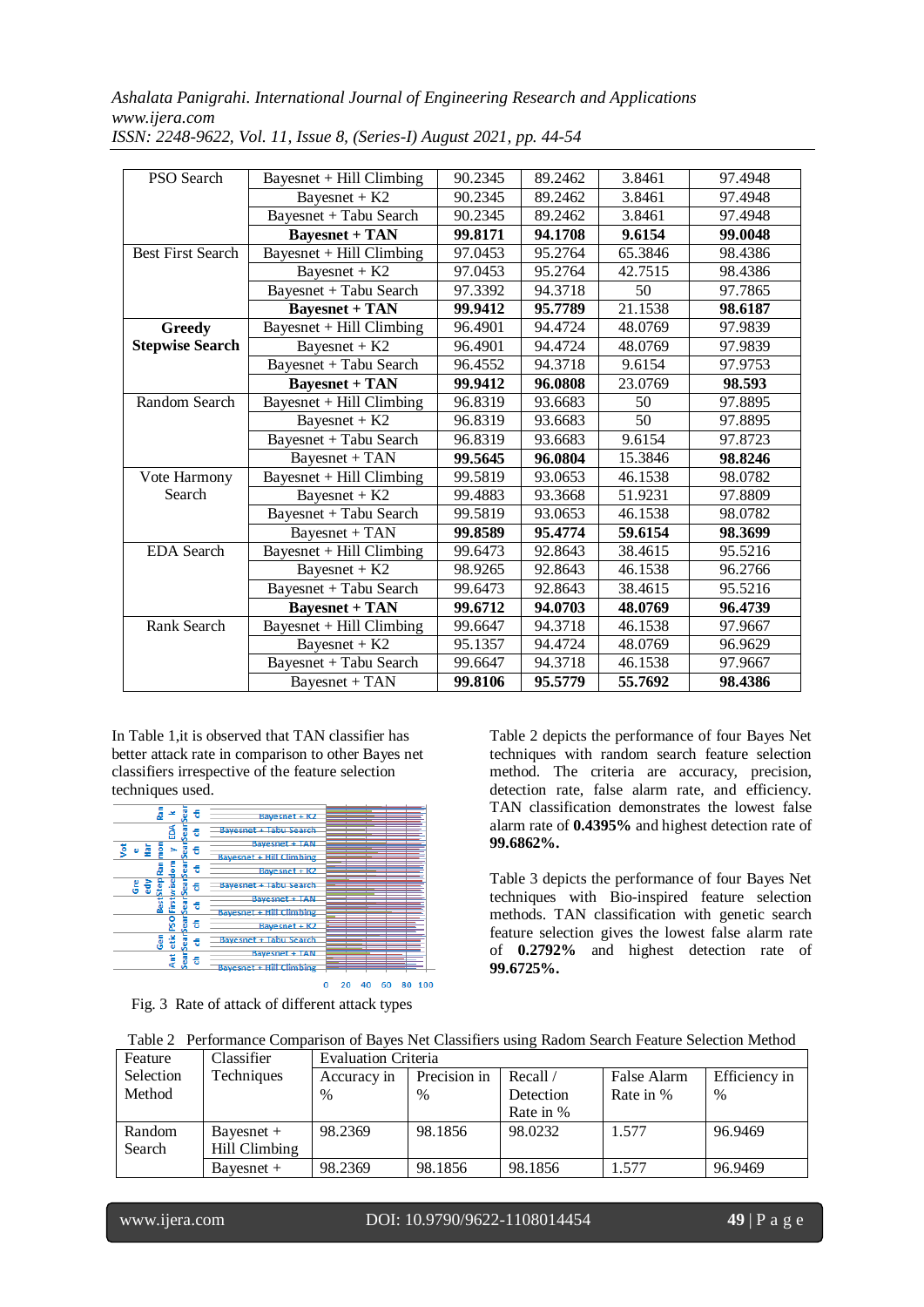| K2           |        |         |         |        |         |
|--------------|--------|---------|---------|--------|---------|
| Bayesnet $+$ | 98.298 | 98.2489 | 98.0914 | 1.522  | 96.9077 |
| Tabu Search  |        |         |         |        |         |
| Bayesnet $+$ | 99.619 | 99.4961 | 99.6862 | 0.4395 | 99.2836 |
| <b>TAN</b>   |        |         |         |        |         |

Table 3 Performance Comparison of Bayes Net Classifiers using Bio-inspired Search based Feature Selection Method

| Feature    | Classifier        | <b>Evaluation Criteria</b> |              |           |             |               |
|------------|-------------------|----------------------------|--------------|-----------|-------------|---------------|
| Selection  | Techniques        | Accuracy in                | Precision in | Recall /  | False alarm | Efficiency in |
| Method     |                   | $\%$                       | %            | Detection | Rate in %   | $\%$          |
|            |                   |                            |              | Rate in % |             |               |
| Ant Search | Bayesnet +        | 95.5927                    | 98.1686      | 92.2514   | 1.4983      | 91.3952       |
|            | Hill              |                            |              |           |             |               |
|            | Climbing          |                            |              |           |             |               |
|            | Bayesnet +        | 95.5927                    | 98.1686      | 92.2514   | 1.4983      | 91.3952       |
|            | K <sub>2</sub>    |                            |              |           |             |               |
|            | Bayesnet +        | 93.7463                    | 94.3962      | 92.0263   | 4.7562      | 91.4105       |
|            | Tabu Search       |                            |              |           |             |               |
|            | <b>Bayesnet +</b> | 99.2562                    | 99.2437      | 99.1574   | 0.6578      | 99.0312       |
|            | <b>TAN</b>        |                            |              |           |             |               |
| Genetic    | Bayesnet +        | 97.1637                    | 97.042       | 96.8583   | 2.5704      | 95.4187       |
| Search     | Hill              |                            |              |           |             |               |
|            | Climbing          |                            |              |           |             |               |
|            | Bayesnet +        | 97.1637                    | 97.042       | 96.8583   | 2.5704      | 95.4187       |
|            | K <sub>2</sub>    |                            |              |           |             |               |
|            | Bayesnet +        | 97.1637                    | 97.042       | 96.8583   | 2.5704      | 95.4187       |
|            | Tabu Search       |                            |              |           |             |               |
|            | <b>Bayesnet +</b> | 99.6983                    | 99.6793      | 99.6725   | 0.2792      | 99.485        |
|            | <b>TAN</b>        |                            |              |           |             |               |
| PSO Search | Bayesnet +        | 97.7051                    | 96.823       | 98.2944   | 2.808       | 91.5845       |
|            | Hill              |                            |              |           |             |               |
|            | Climbing          |                            |              |           |             |               |
|            | Bayesnet +        | 97.7051                    | 96.823       | 98.2944   | 2.808       | 91.5845       |
|            | K2                |                            |              |           |             |               |
|            | Bayesnet +        | 97.7051                    | 96.823       | 98.2944   | 2.808       | 91.5845       |
|            | Tabu Search       |                            |              |           |             |               |
|            | <b>Bayesnet +</b> | 99.4014                    | 99.1474      | 99.5702   | 0.7454      | 99.48         |
|            | <b>TAN</b>        |                            |              |           |             |               |

Table 4 Performance Comparison of Bayes Net Classifiers using Informed Search based Feature Selection Method

| Classifier     |               |               |                            |             |            |
|----------------|---------------|---------------|----------------------------|-------------|------------|
| Techniques     | Accuracy in   | Precision in  | Recall /                   | False Alarm | Efficiency |
|                | $\frac{0}{0}$ | $\frac{0}{0}$ | Detection Rate             | Rate in %   | in $%$     |
|                |               |               | in $%$                     |             |            |
| Bayesnet $+$   | 98.1075       | 97.9097       | 98.0266                    | 1.822       | 97.2642    |
| Hill           |               |               |                            |             |            |
| Climbing       |               |               |                            |             |            |
| Bayesnet $+$   | 98.1075       | 97.9097       | 98.0266                    | 1.822       | 97.2642    |
| K <sub>2</sub> |               |               |                            |             |            |
| Bayesnet $+$   | 98.125        | 97.9252       | 98.0488                    | 1.8087      | 97.3358    |
| Tabu Search    |               |               |                            |             |            |
| $Bayesnet +$   | 99.5277       | 99.2849       | 99.7032                    | 0.6251      | 99.5378    |
| <b>TAN</b>     |               |               |                            |             |            |
| Bayesnet $+$   | 98.4132       | 98.3935       | 98.1938                    | 1.3958      | 96.7099    |
|                |               |               | <b>Evaluation Criteria</b> |             |            |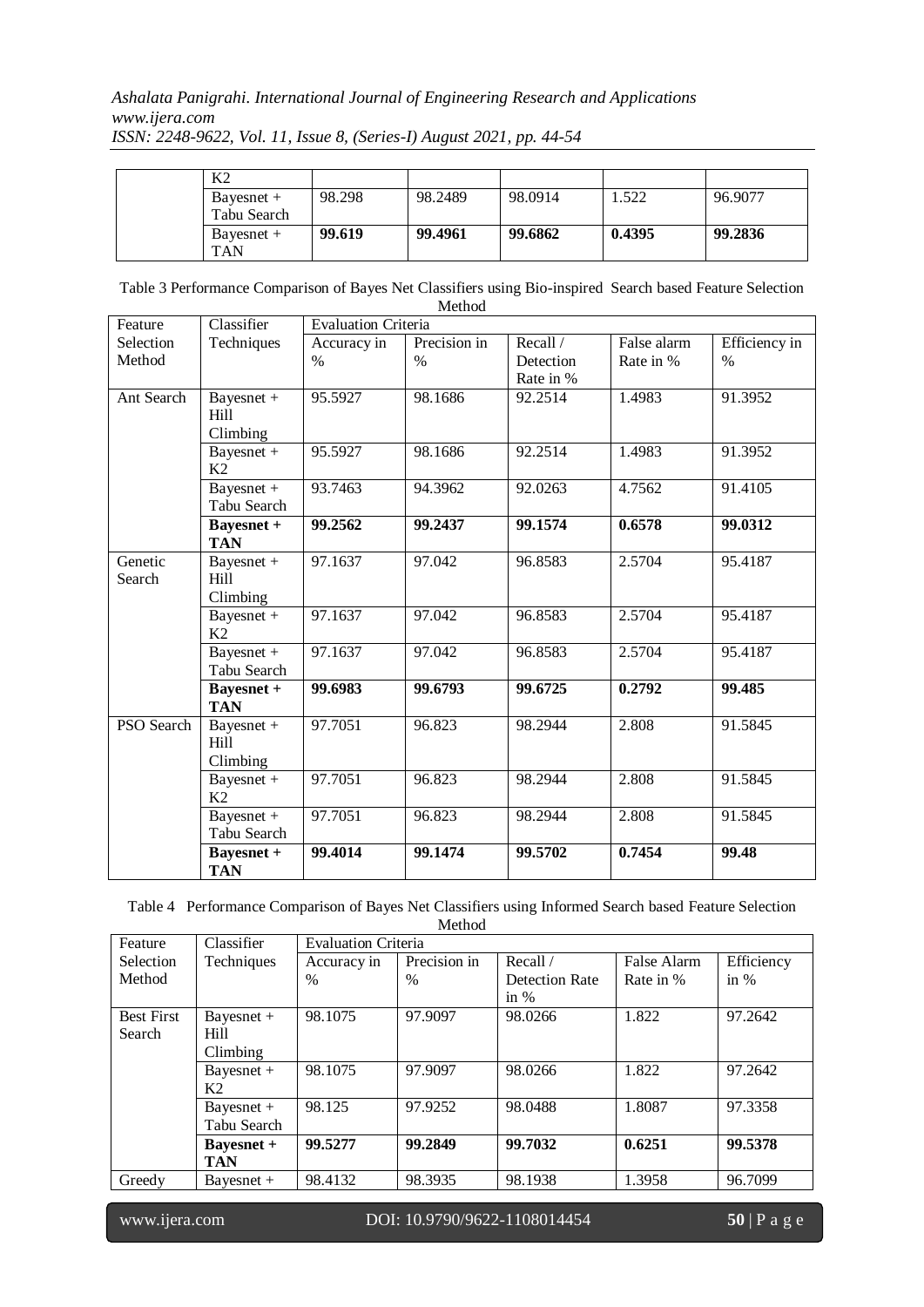# *Ashalata Panigrahi. International Journal of Engineering Research and Applications www.ijera.com*

| Stepwise | <b>Hill</b>                     |         |         |         |        |         |
|----------|---------------------------------|---------|---------|---------|--------|---------|
| Search   | Climbing                        |         |         |         |        |         |
|          | Bayesnet $+$<br>K <sub>2</sub>  | 98.4132 | 98.3935 | 98.1938 | 1.3958 | 96.7099 |
|          | Bayesnet $+$<br>Tabu Search     | 98.4362 | 98.4505 | 98.1852 | 1.3454 | 96.6451 |
|          | <b>Bavesnet</b> +<br><b>TAN</b> | 99.5332 | 99.2917 | 99.7083 | 0.6192 | 99.5395 |

*ISSN: 2248-9622, Vol. 11, Issue 8, (Series-I) August 2021, pp. 44-54*

| Table 5 Performance Comparison of Bayes Net Classifiers using Vote Harmony Search Feature Selection |        |  |  |
|-----------------------------------------------------------------------------------------------------|--------|--|--|
|                                                                                                     | Method |  |  |

| Feature   | <b>Classifier Techniques</b> |          | <b>Evaluation Criteria</b> |                       |         |            |  |  |
|-----------|------------------------------|----------|----------------------------|-----------------------|---------|------------|--|--|
| Selection |                              | Accuracy | Precision                  | Recall $/$            | False   | Efficiency |  |  |
| Method    |                              | in $%$   | in $%$                     | <b>Detection Rate</b> | Alarm   | in $%$     |  |  |
|           |                              |          |                            | in $%$                | Rate in |            |  |  |
|           |                              |          |                            |                       | $\%$    |            |  |  |
| Vote      | $Bayesnet + Hill$            | 99.0911  | 98.5441                    | 99.5173               | 1.28    | 99.125     |  |  |
| Harmony   | Climbing                     |          |                            |                       |         |            |  |  |
| Search    | Bayesnet $+$ K2              | 99.1093  | 98.6217                    | 99.4764               | 1.2102  | 99.0227    |  |  |
|           | Bayesnet + Tabu              | 99.0911  | 98.5441                    | 99.5173               | 1.28    | 99.125     |  |  |
|           | Search                       |          |                            |                       |         |            |  |  |
|           | Bayesnet + TAN               | 99.6372  | 99.5705                    | 99.6503               | 0.3742  | 99.4525    |  |  |

Table 6 Performance Comparison of Bayes Net Classifiers using EDA Search Feature Selection Method

| Feature    | Classifier        | <b>Evaluation Criteria</b> |           |              |             |               |  |  |
|------------|-------------------|----------------------------|-----------|--------------|-------------|---------------|--|--|
| Selection  | Techniques        |                            |           |              |             |               |  |  |
| Method     |                   |                            |           |              |             |               |  |  |
|            |                   | Accuracy                   | Precision | Recall /     | False Alarm | Efficiency in |  |  |
|            |                   | in $%$                     | in $%$    | Detection in | Rate in %   | $\frac{0}{0}$ |  |  |
|            |                   |                            |           | $\%$         |             |               |  |  |
| <b>EDA</b> | $Bayesnet + Hill$ | 99.1562                    | 98.7798   | 99.415       | 1.0691      | 98.8948       |  |  |
| Search     | Climbing          |                            |           |              |             |               |  |  |
|            | Bayesnet $+$ K2   | 99.0664                    | 98.6601   | 99.3433      | 1.1746      | 98.25         |  |  |
|            | $Bayesnet + Tabu$ | 99.1562                    | 98.7798   | 99.415       | 1.0691      | 98.6577       |  |  |
|            | Search            |                            |           |              |             |               |  |  |
|            | $Bayesnet + TAN$  | 99.5682                    | 99.597    | 99.4747      | 0.3504      | 98.8948       |  |  |

Table 7 Performance Comparison of Bayes Net Classifiers using Rank Search Feature Selection Method

| Feature   | Classifier            |          |           | <b>Evaluation Criteria</b> |             |                 |
|-----------|-----------------------|----------|-----------|----------------------------|-------------|-----------------|
| Selection | Techniques            |          |           |                            |             |                 |
| Method    |                       |          |           |                            |             |                 |
|           |                       | Accuracy | Precision | Recall /                   | False Alarm | Efficiency in % |
|           |                       | in $%$   | in $%$    | Detection                  | Rate in %   |                 |
|           |                       |          |           | in $%$                     |             |                 |
| Rank      | $Bayesnet + Hill$     | 98.9776  | 98.2725   | 99.5531                    | 1.5235      | 99.1898         |
| Search    | Climbing              |          |           |                            |             |                 |
|           | Bayesnet $+$ K2       | 98.3854  | 98.3264   | 98.2021                    | 1.4552      | 95.446          |
|           | $Bayesnet + Tabu$     | 98.9776  | 98.2725   | 99.5531                    | 1.5235      | 99.1898         |
|           | Search                |          |           |                            |             |                 |
|           | <b>Bayesnet + TAN</b> | 99.6213  | 99.4363   | 99.5974                    | 0.4908      | 99.4269         |

Table 4 depicts the performance of four Bayes Net techniques with informed search feature selection method. TAN classification with greedy stepwise search feature selection gives the lowest false alarm rate of **0.6192%** and highest detection rate of **99.7083%.**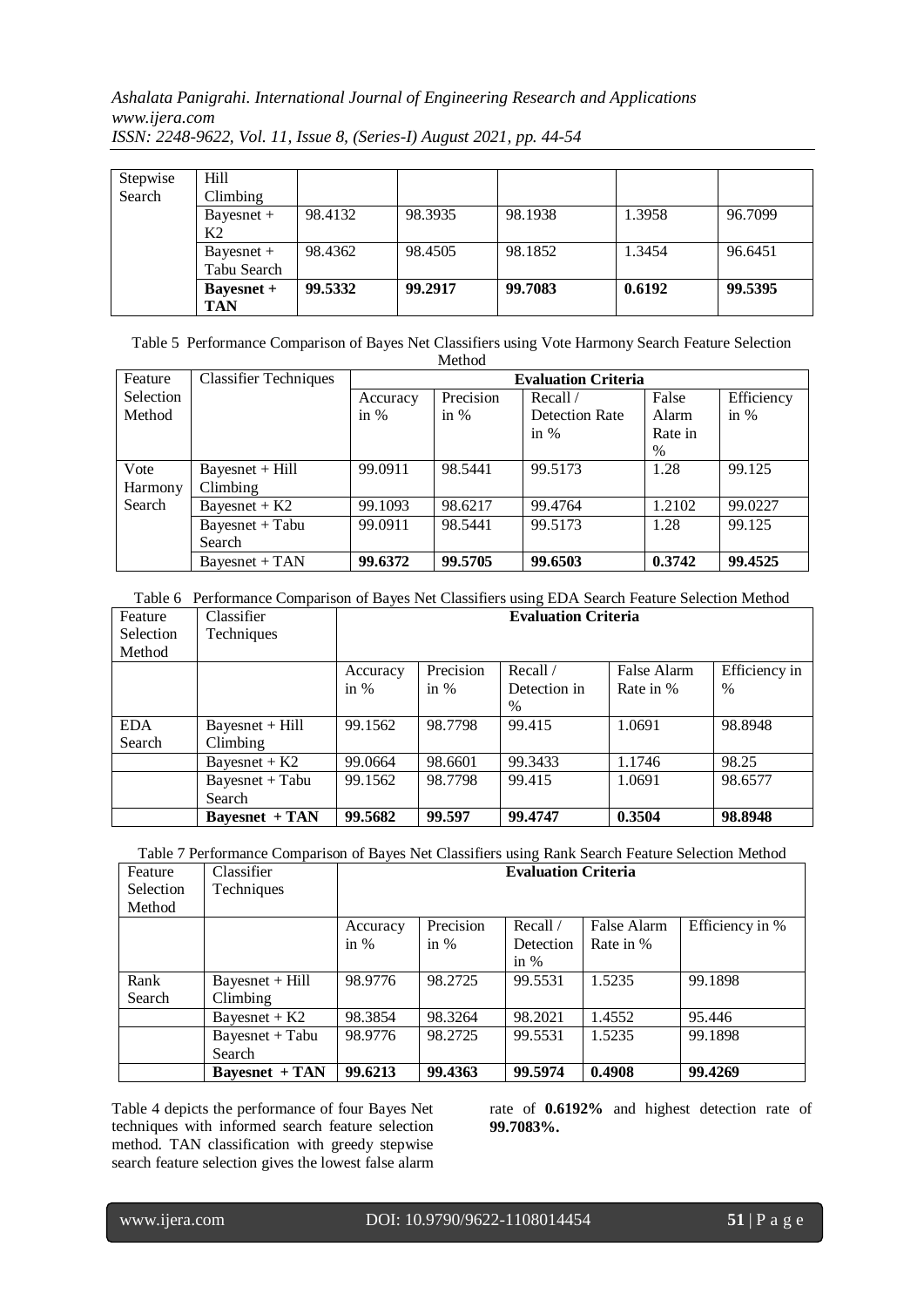Table 5 depicts the performance of four Bayes Net techniques with vote harmony search feature selection method. It is observed that TAN classification with vote harmony search feature selection gives the lowest false alarm rate of **0.3742%** and highest detection rate of **99.6503%.** Table 6 depicts the performance of four Bayes Net techniques with EDA search feature selection method. It is evident that TAN classification with EDA search feature selection gives the lowest false alarm rate of **0.3504%** and highest detection rate of **99.4747%.**

Table 7 depicts the performance of four Bayes Net techniques with rank search feature selection method. It is observed that TAN classification with rank search feature selection gives the lowest false alarm rate of **0.4908%** and highest detection rate of **99.5974%.**



Fig.4 Comparison of accuracy among the classifiers





Fig.5 Comparison of Detection Rate among the classifiers



classifiers



classifiers



Fig.8 Comparison of accuracy among the classifiers



classifiers

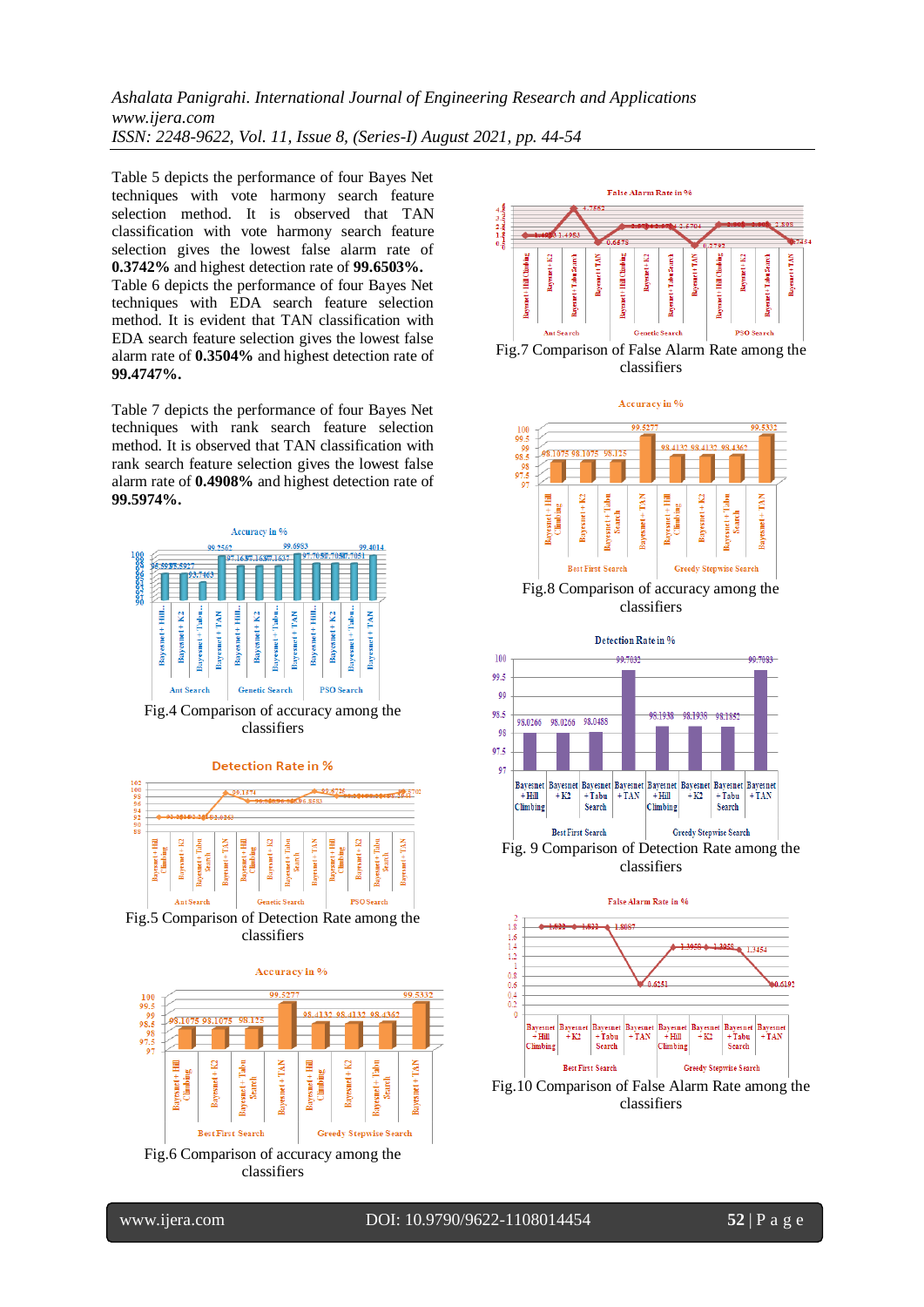| Author  | Feature        | Classifier           | Accuracy in | Detection     | False Alarm | Dataset        |
|---------|----------------|----------------------|-------------|---------------|-------------|----------------|
|         | Selection      | Techniques           | $\%$        | Rate / Recall | Rate in %   |                |
|         | Method         |                      |             | in %          |             |                |
| $[18]$  | Information    | <b>SSPV-SVDD</b>     | NR          | 77.5          | <b>NR</b>   | NSL-KDD        |
|         | Gain           |                      |             |               |             |                |
|         |                | <b>Fuzzy Genetic</b> | 98.2        | <b>NR</b>     | 0.5         | NSL-KDD        |
| $[19]$  |                | Algorithm            |             |               |             |                |
| $[20]$  | Ant Colony     | <b>SVM</b>           | <b>NR</b>   | 95.75         | <b>NR</b>   | <b>KDD CUP</b> |
|         | Optimization   |                      |             |               |             | 99             |
|         | + Feature      |                      |             |               |             |                |
|         | weighting      |                      |             |               |             |                |
|         | <b>SVM</b>     |                      |             |               |             |                |
| $[21]$  | Cuttle fish    | $C$ 5.0 + One        | 98.20       | Nr            | 1.405       | <b>NSL-KDD</b> |
|         | algorithm      | class SVM            |             |               |             |                |
| $[22]$  | Intelligent    | <b>SVM</b>           | NR          | 99.40         | 1.405       | <b>KDD CUP</b> |
|         | Water Drop     |                      |             |               |             | 99             |
|         | (IWD)          |                      |             |               |             |                |
| $[23]$  | Filter based   | <b>SVM</b>           | 99.94       | <b>NR</b>     | <b>NR</b>   | <b>NSL-KDD</b> |
| $[24]$  | Hybrid Kernel  | Multilayer           | <b>NR</b>   | 99.22         | <b>NR</b>   | <b>KDD CUP</b> |
|         | $PCA + GA$     | <b>SVM</b>           |             |               |             | 99             |
| $[25]$  | Wrapper        | <b>Fuzzy Rough</b>   |             |               |             | <b>NSL-KDD</b> |
|         | subset         | <b>NN</b>            | 97.513      | 95.139        | 0.4202      |                |
|         | evaluator      |                      |             |               |             |                |
| Present | <b>Genetic</b> | <b>TAN</b>           | 99.6983     | 99.6725       | 0.2792      | NSL-           |
| Work    | Search         |                      |             |               |             | <b>KDD</b>     |

Table 8 Comparative analysis of our results with that of results obtained by other authors/works ( NR: Not Reported )

# **VII. CONCLUSION**

In this paper, we have discussed the need for suitable intrusion detection systems to guard against malicious attempts to access network resources. In an attempt to develop an intrusion detection model, we have used four Bayes net based classifiers and six different categories of search based feature selection methods to find out the suitability of the most effective combination. The performance of each combination was measured in terms of various evaluation criteria on the NSL-KDD intrusion dataset. The results indicate that TAN classification with genetic search feature selection emerges as the best combination with the lowest false alarm rate of **0.2792%.** In future we wish to explore other classification methods along with various feature selection techniques.

## **REFERENCES**

[1]. Symantec, Internet security threat report 2017 April, 2017, Available: [https://www.symantec.com/content/dam/sy](https://www.symantec.com/content/dam/symantec/docs/reports/istr-22-2017) [mantec/docs/reports/istr-22-2017,](https://www.symantec.com/content/dam/symantec/docs/reports/istr-22-2017) vol.22, 2017

- [2]. C.M. Rahman, D.Md. Farid, and M.Z. Rahman (2011) Adaptive Intrusion Detection based on Boosting and Naïve Bayesian Classifier. International Journal of Computer Applications, 24(3), 12-19
- [3]. H. Hota and A.K. Shrivas, (2014). Decision tree techniques applied on NSL-KDD data and its comparison with various feature selection techniques. Advanced Computing Networking and Informatics , 205-211.
- [4]. J. Malik, W. Shahzad and F. A. Khan (2012), Network intrusion detection using hybrid binary PSO and random forests algorithm. Security and Communication Networks.
- [5]. AI. Yaseen, Z.A. Othman, and M.Z.A. Nazri, (2017). Multi-level hybrid support vector machine and extreme learning machine based on modified K-means for intrusion detection system. Expert Systems with Applications , 296-303.
- [6]. M.R.G. Raman, N. Somu,, K., Kirthivasan, R.. Liscano,, V.S.S. Sriram, (2017). An efficient intrusion detection system based on Hypergraph-Genetic algorithm for parameter optimization and feature selection in support